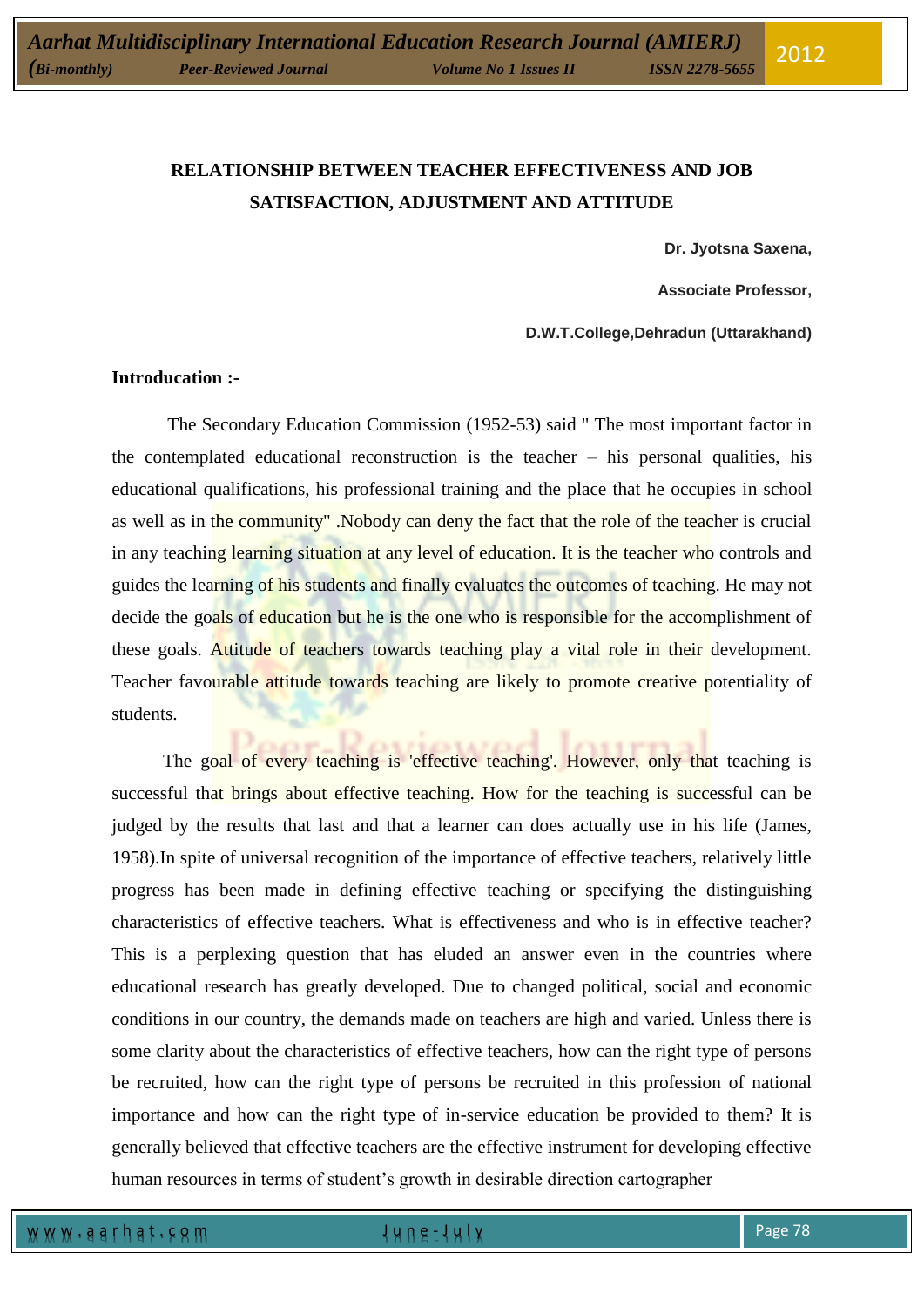by guardians of the society Various researchers expressed their views about the criterion measure of teaching effectiveness. Most of investigators have given emphasis on personality traits of on effective teacher While some of them have attempted the problem in relation to classroom integration variable ,job motivation, socioeconomic status , job satisfaction and personal growth., Sharma & Ghosh (2006) and Bhandari &patil (2009) studied on job satisfaction. They found that job satisfaction has effects in success in teaching. Some investigators studied Attitude towards Teaching profession. have shown that positive attitude towards teaching profession is related to success in teaching. A few studies have compared effective to success in teachers with ineffective teachers in regard to certain specific variables.

 From the above observation it is evident that there is still dearth of research efforts in this vital area.

## **Objectives**

The present study was undertaken with the following objectives:

- 1. To compare rural and urban effective teachers in relation to their adjustment, job satisfaction and adjustment.
- 2. To compare rural and urban ineffective teachers in relation to their adjustment, job satisfaction and adjustment.
- 3. To compare effective and ineffective rural teachers in relation to their adjustment, job satisfaction and adjustment.
- 4. To compare effective and ineffective urban teachers in relation to their adjustment, job satisfaction and adjustment.

#### **Hypotheses**

The present study was undertaken with the following objectives:

- 1. There is no significant difference between rural and urban effective teachers in relation to their adjustment, job satisfaction and adjustment.
- 2. There exist no significant difference between rural and urban ineffective teachers in relation to their adjustment, job satisfaction and adjustment.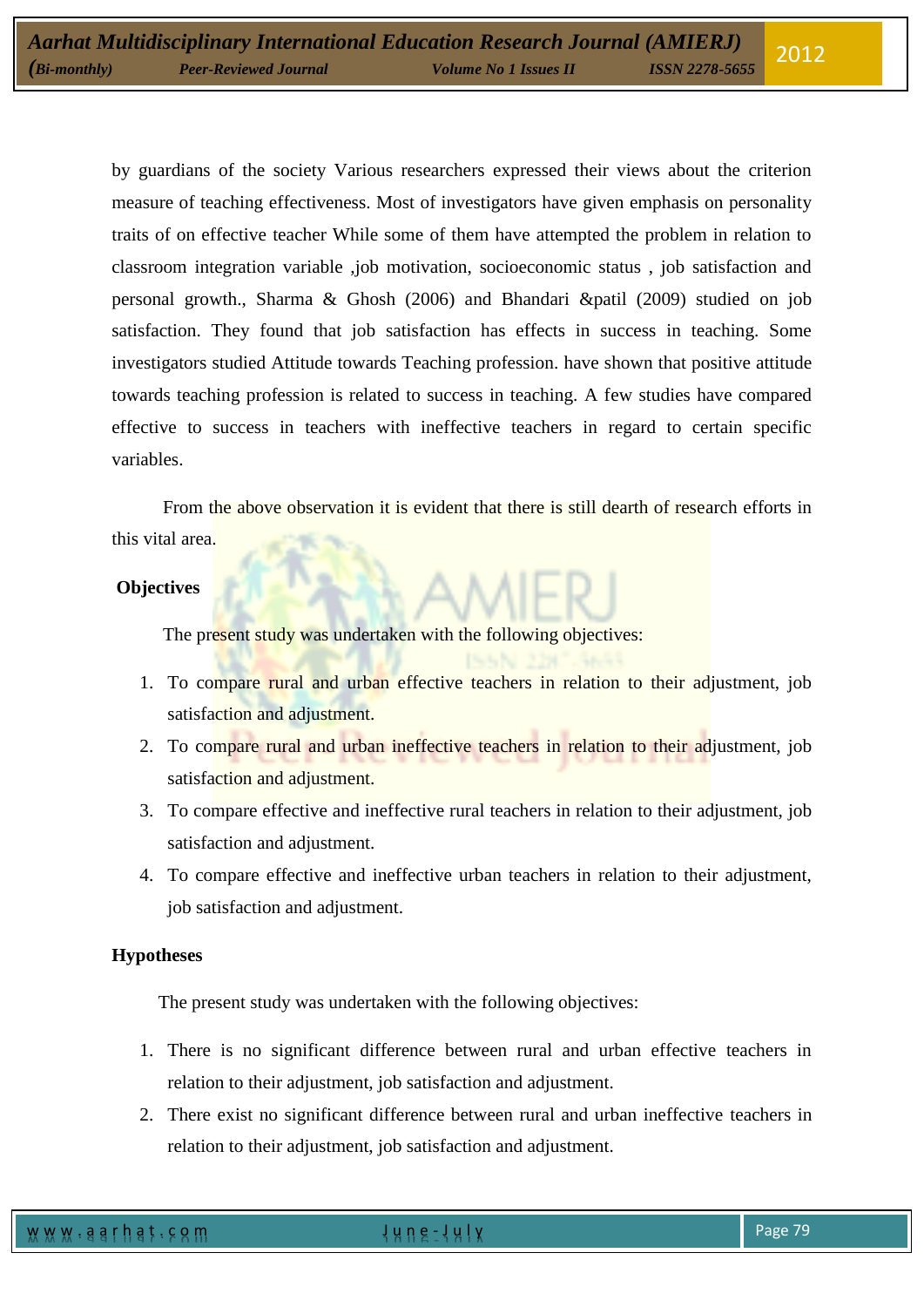- 3. There is no significant difference between effective and ineffective rural teachers in relation to their adjustment, job satisfaction and adjustment.
- 4. There is no significant difference between effective and ineffective urban teachers in relation to their adjustment, job satisfaction and adjustment.

# **Methodology**

Keeping in view the nature of the study, normative survey method was adopted for this study. A sample of 545 secondary teachers was selected from secondary schools. The selected sample of 545 secondary teachers were administered the Teacher's Effectiveness Scale. The score of various teachers on TES were arranged in descending order. The top 27% of the teachers having score 326 and above numbering 149 were classified as effective teachers and bottom 27% of the teachers having score 287% and below numbering 150 were classified as ineffective teachers. Out of 545 secondary school teachers 149 effective and 150 ineffective and 139 rural and 160 urban teachers selected as sample.

## **Analysis of the Data**

The data for the present study was collected with the help of following tools:

- ▶ Teacher Effectiveness Scale developed by Kumar & Mutha, 1985.
- Teacher Adjustment Inventory Short Form developed by Managal, 1987.
- > Job Satisfaction Questionnaire developed by Kumar & Mutha, 1985.
- Attitude towards Teaching profession Scale developed By Katti & Vannur, 1977.

The results of the study are presented in the following tables:

**Table- 1 Comparison between Rural and Urban Effective Teachers on Job Satisfaction Adjustment and Attitude.** 

| S.N | Variable         | <b>Effective Urban</b> |                 | Ineffective Urban |            | T         |
|-----|------------------|------------------------|-----------------|-------------------|------------|-----------|
|     |                  |                        | <b>Teachers</b> |                   | Teachers   | value"    |
|     |                  | $(N = 55)$             |                 |                   | $(N = 94)$ | Df147     |
|     |                  | Mean                   | S D             | Mean              | S D        |           |
|     | Job satisfaction | 21.29                  | 6.15            | 20.43             | 6.86       | 0.77      |
| 2.  | Adjustment       | 49.33                  | 7.01            | 53.02             | 7.71       | $2.92$ ** |
| 3.  | Attitude         | 169.24                 | 15.74           | 168.50            | 15.49      | 0.28      |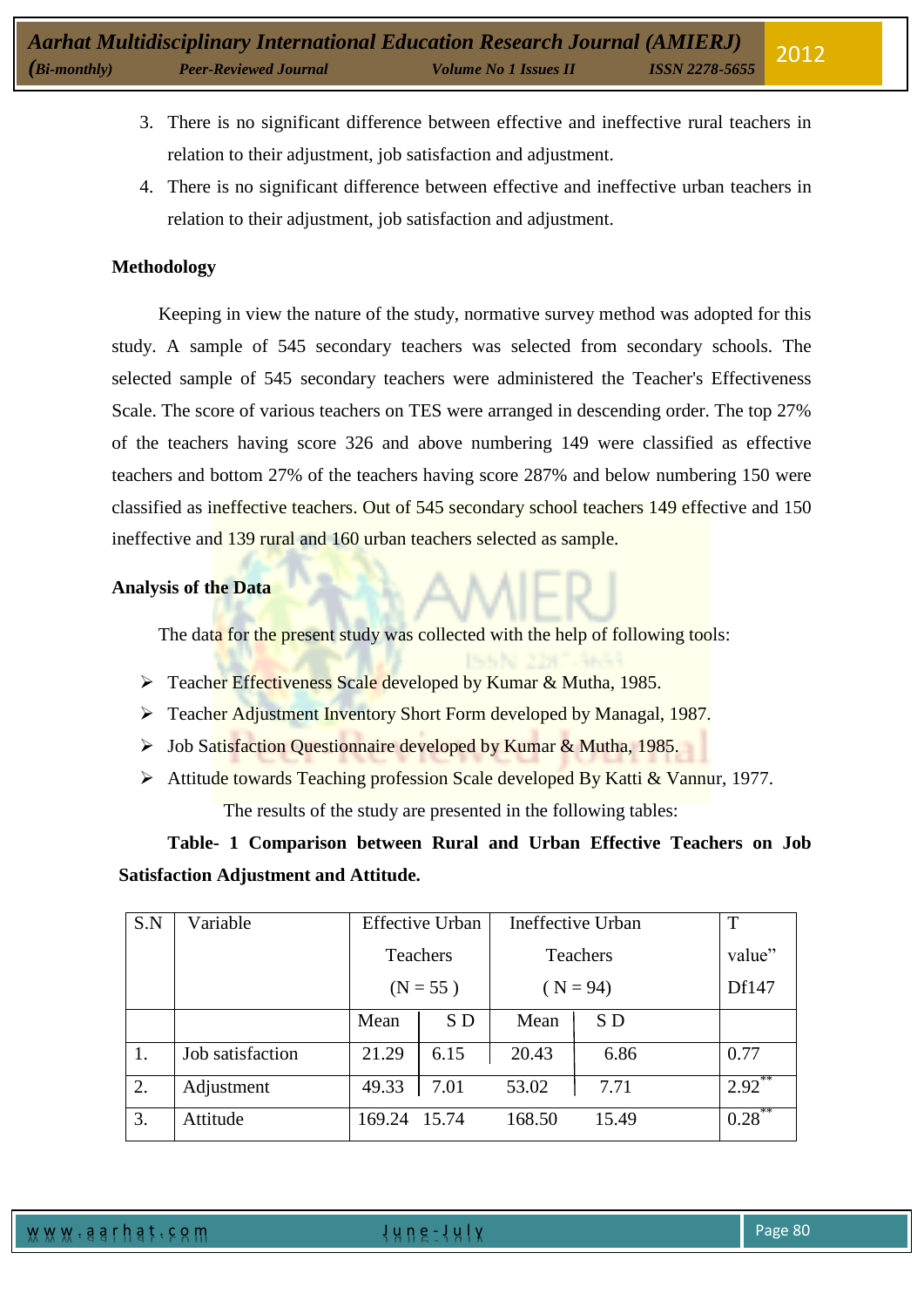An examination of table-1, reveals that 't' values of job satisfaction, adjustment and attitude are 0.77, 2.92 and 0.28 respectively. 't' value is insignificant in respect of job satisfaction and attitude whereas it is significant at 0.01 level in respect of adjustment. This shows that there is no significant difference between rural and urban school effective teachers as for as job satisfaction and teaching attitude are concerned whereas there exists high significant difference between rural and urban school effective teachers in the field of professional adjustment.

 Table-1, also reveals that mean score of effective teachers on job satisfaction and attitude are 21.29 and 169.24 respectively which are higher than those of urban effective teachers. It is therefore conclude that rural effective teachers are more satisfied with respect to their job and have better teaching attitude. However, mean score on adjustment shows that urban school effective teachers have relatively better professional adjustment than their rural counterparts.

| Table-2 Comparison between Rural and Urban School Ineffective Teachers on Job |  |  |  |  |  |
|-------------------------------------------------------------------------------|--|--|--|--|--|
| <b>Satisfaction, Adjustment and Attitude</b>                                  |  |  |  |  |  |

*KANSA LANGAR* 

| s. n | Variable         |              | <b>Effective Urban</b> | <b>Ineffective Urban</b> | T              |        |
|------|------------------|--------------|------------------------|--------------------------|----------------|--------|
|      |                  |              | <b>Teachers</b>        | <b>Teachers</b>          | value"         |        |
|      |                  | $(N = 84)$   |                        |                          | $(N = 66)$     | Df 148 |
|      | a se se prov     | Mean         | <b>SD</b>              | Mean                     | S <sub>D</sub> |        |
|      | Job satisfaction | 17.24        | 4.95                   | 18.77                    | 5.98           | 1.72   |
| 2.   | Adjustment       | 4835         | 8.16                   | 46.56                    | 9.30           | 1.25   |
| 3.   | Attitude         | 145.90 14.72 |                        | 148.92                   | 15.63          | 1.24   |

 Table-2, concluded that't' values of job satisfaction, adjustment and attitude are 1.72 and 1.24 respectively. The't' value is not significant with respect to job satisfaction, adjustment and attitude. This indicates that there is no significant difference between rural and urban school ineffective teachers as far as job satisfaction, adjustment and attitude are concerned. Table-2, also depicts that mean scores of job satisfaction and attitude of urban ineffective teachers are 18.77 and 148.92 respectively which are higher than those of rural ineffective teachers. It is therefore concluded that urban ineffective teachers are more satisfied with respect to their job and have better teaching attitude. However, the mean scores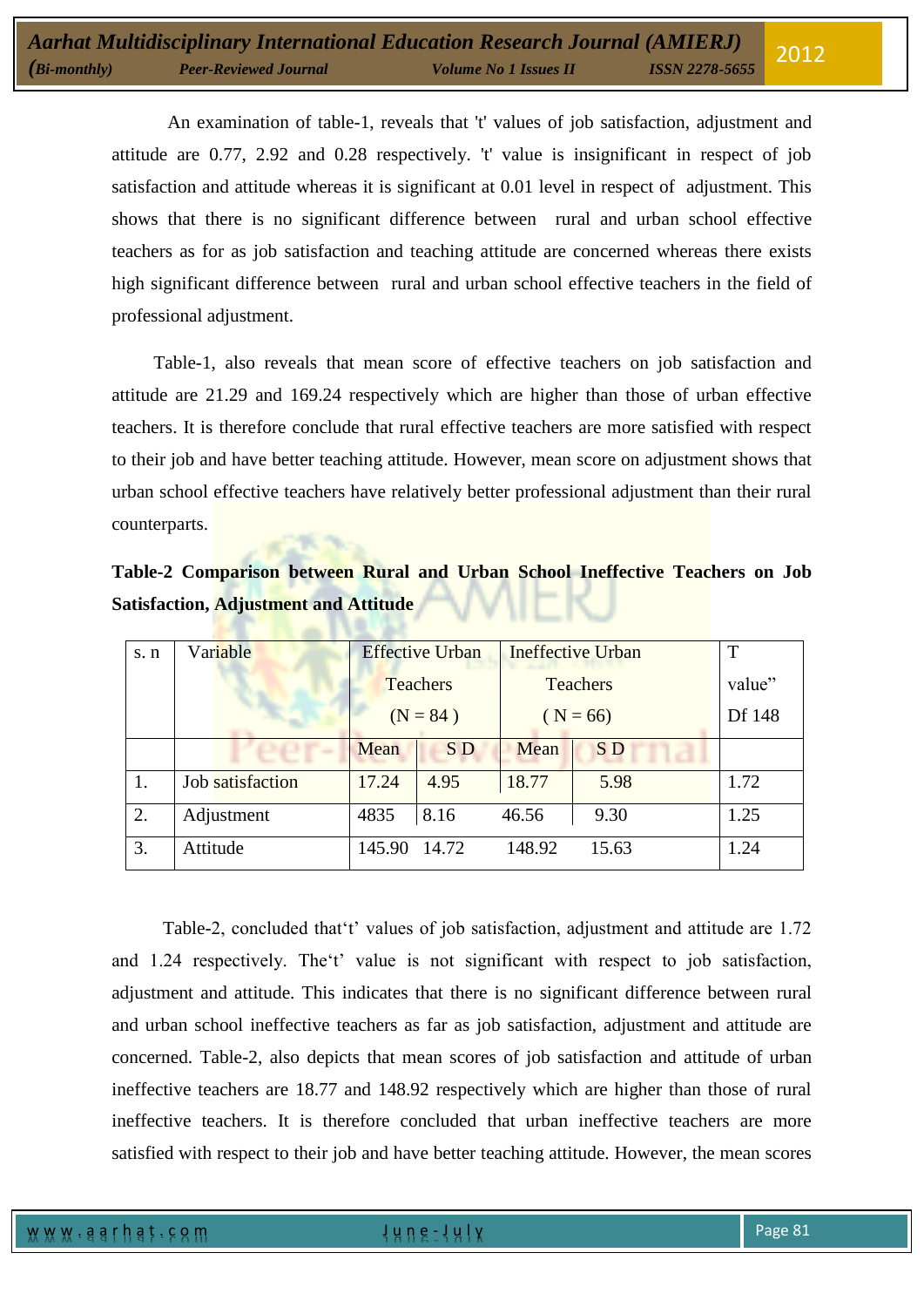of rural ineffective teachers on adjustment is relatively better professional adjustment than their urban counterparts.

|                                              | Table-3 Comparison between Effective and Ineffective Rural Teachers on Job |  |  |  |  |  |  |  |
|----------------------------------------------|----------------------------------------------------------------------------|--|--|--|--|--|--|--|
| <b>Satisfaction, Adjustment and Attitude</b> |                                                                            |  |  |  |  |  |  |  |

| S.N. | Variable         | <b>Effective Urban</b> |       | Ineffective Urban |       | T value"  |
|------|------------------|------------------------|-------|-------------------|-------|-----------|
|      |                  | Teachers               |       | <b>Teachers</b>   |       | (df 137)  |
|      |                  | $(N = 55)$             |       | $(N = 55)$        |       |           |
|      |                  | Mean                   | S D   | Mean              | S D   |           |
|      | Job satisfaction | 21.29                  | 6.15  | 17.24             | 4.95  | $4.28^*$  |
| 2.   | Adjustment       | 149.33                 | 7.01  | 48.35             | 8.16  | 0.73      |
| 3.   | Attitude         | 169.24                 | 15.74 | 145.89            | 14.72 | $8.89***$ |

Table-3 shows that't' value of job satisfaction, adjustment and attitude for effective and ineffective rural teachers are 4.28, 0.73 and 8.89 respectively. 't' value significant at 0.01 level in case of job satisfaction and attitude and insignificant in case of adjustment. This reflects that there is significant difference between effective and ineffective rural teachers as for as job satisfaction significant difference between effective and ineffective rural teachers. The mean scores of effective rural teachers on job satisfaction, adjustment and attitude are 21.29, 149.33 and 169.24 respectively which are higher than the corresponding scores of ineffective rural teachers. Thus it can be concluded that effective rural teachers have better adjustment and attitude and are more satisfied in respect to their job compared to ineffective counterparts.

| Table-4 Comparison between Effective and Ineffective Urban Teachers on Job |  |  |  |  |
|----------------------------------------------------------------------------|--|--|--|--|
| <b>Satisfaction, Adjustment and Attitude</b>                               |  |  |  |  |

| S.N. | Variable         |              | <b>Effective Urban</b> | Ineffective Urban | t value"   |           |
|------|------------------|--------------|------------------------|-------------------|------------|-----------|
|      |                  |              | <b>Teachers</b>        |                   | Teachers   | Df 137    |
|      |                  | $(N = 55)$   |                        |                   | $(N = 84)$ |           |
|      |                  | Mean         | S D                    | Mean              | S D        |           |
| 1.   | Job satisfaction | 20.43        | 6.86                   | 18.98             | 5.98       | 1.58      |
| 2.   | Adjustment       | 53.02        | 7.71                   | 46.56             | 9.30       | $4.79***$ |
| 3.   | Attitude         | 168.54 15.49 |                        | 148.97            | 15.63      | $7.82***$ |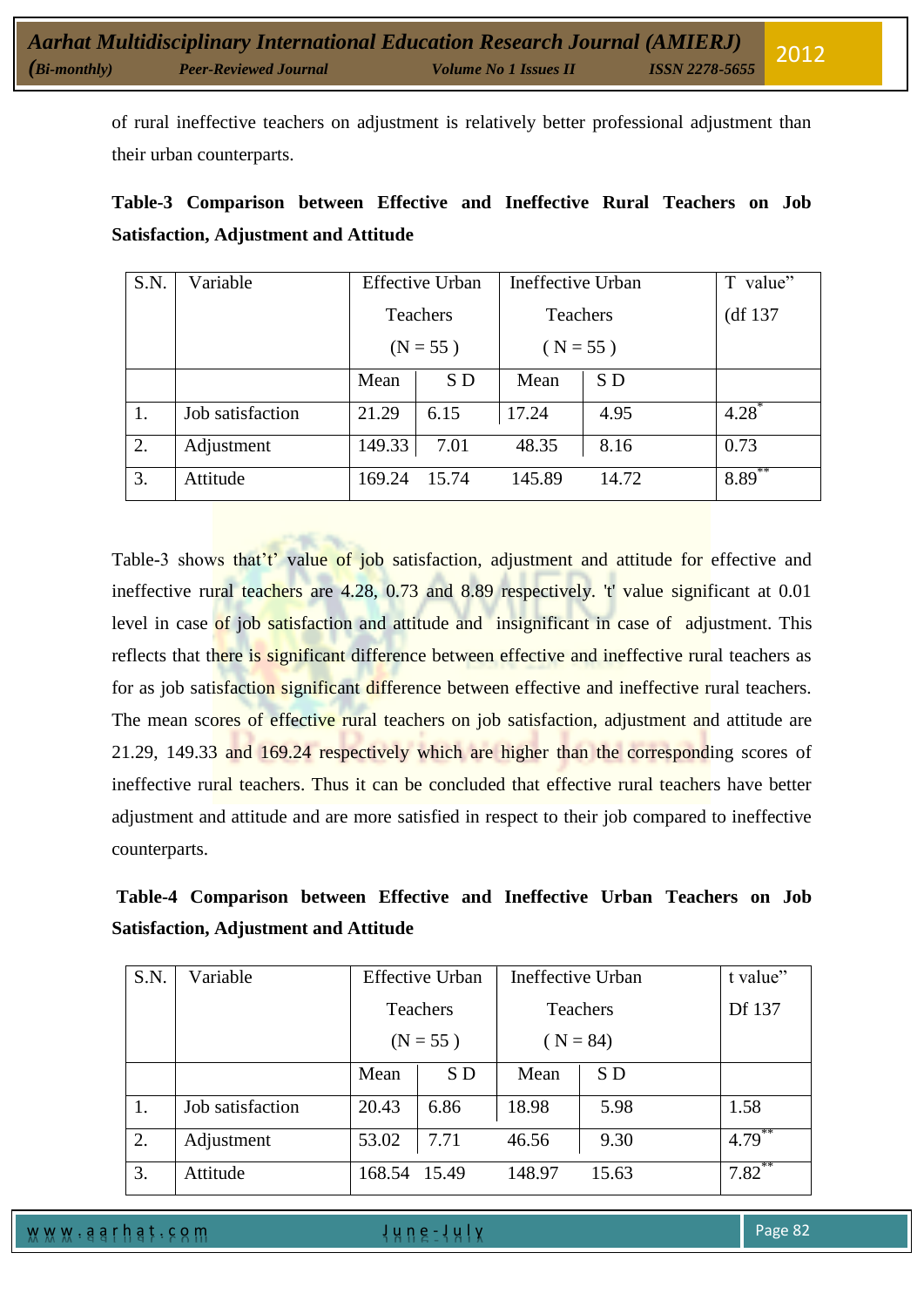# **\*** Significant at .01 level of significance

Table-4, indicates that the 't' value of job satisfaction, adjustment and attitude for ineffective and effective urban teachers as 1.58, 4.79 and 7.82 respectively. The't' value is significant at 0.01 level in case of adjustment and attitude and is not significant in case of job satisfaction. This implies that there is significant difference between effective and ineffective urban teachers as far as adjustment and attitude are concerned. However there is no significant difference between effective and ineffective urban teachers on job satisfaction. The mean scores of effective urban teachers on job satisfaction, adjustment and attitude are 20.43,53.02 and 168.50 respectively which are higher than corresponding scores of ineffective urban teachers. Therefore, it is conclude that effective urban teachers have better professional adjustment and attitude and are more satisfied in respect of their jobs as compared to ineffective urban teachers.

## **Major Findings**

- On the basis of analysis and interpretation of data, major conclusions have been drawn regarding effectiveness in relation to adjustment, job satisfaction and attitude towards teaching profession.
- Effective rural school teachers are found to be more satisfied with their jobs and have better teaching attitude. However, effective urban school teachers have relatively better adjustment.
- Ineffective rural school teachers have relatively better adjustment but lesser teaching attitude and job satisfaction compared to their urban counterparts.
- Significant difference is inferred between effective and ineffective rural school teachers as for as job satisfaction and attitude are concerned while adjustment does not make significant difference.
- There is significant difference between effective and ineffective urban school teachers in the field of adjustment and attitude whereas no significant difference exists on job satisfaction.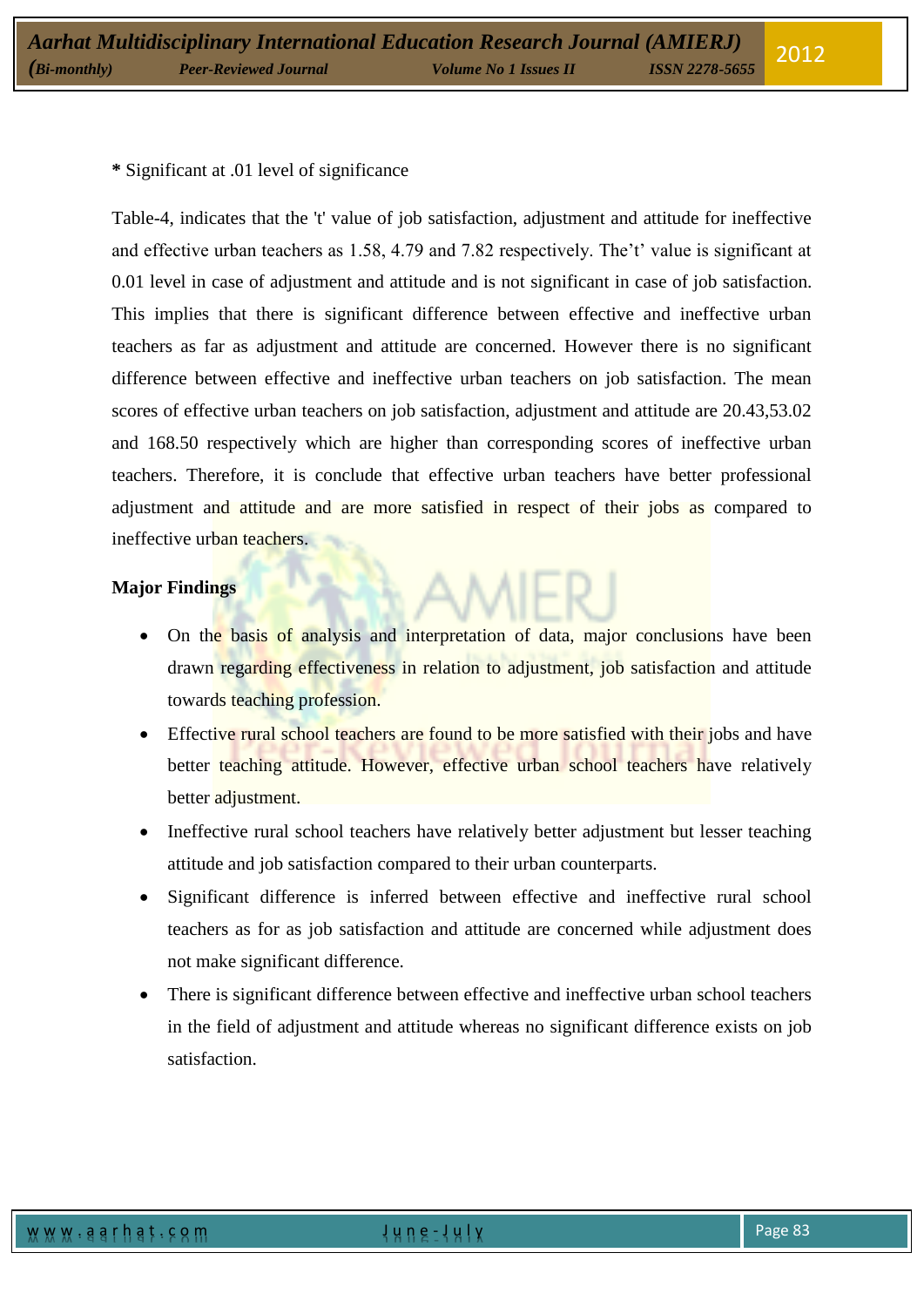#### **Conclusion**

 On the basis of above findings it can be said that rural teachers are more job satisfied. Whereas effective rural and urban teachers are job satisfied, adjusted and having positive attitude. Effectiveness of teaching contributes a pivotal role in these dimensions. Effective teacher can adjusted easily in any type of environment. For gaining these types of characteristics in teachers the environment of teacher education should be improved. If the teacher education institutions produce effective teachers, it is obvious that our students, rather our future fruit bearing citizen will also be good quality.

#### **REFERENCES**

- Bhutan, B. & choudhary, M .(2003) Job Satisfaction of college Teachdary , Psycholoingua, Vol . 33,No.3,PP. 118-112.
- Chhaya (1974) An Investigation to certain Psychological Characteristics of an Effective School Teachers , Ph.D in Psychology, Kanpur University, Kanpur,

Cornelius (2000) .Teacher Competence Associated with InteIIigence, Attitude towards Teaching Profession and Academic Achievement of Trainee, Unpublished M. Phi .Thesis, University of KerIa , Thiruvananthapuram .

Ghanti, P. S. & Jagdeesh (2008) . Teachers, Attiude towards Teaching

Profession and their SeIf Concept, PsycoIingua, 38 (2): 198:200.

- GrwaI, S.S. (1976). IntIIectuaI and Personality correlates of Teacher Effectiveness at the Higher Secondary School Stage, Ph.D. education, Punjab University.
- Gupat ,R . C ( 1976 ) . Prediction of Teacher effectiveness through personality thst, Ph. D. Education , B.H.U.

Khatoon , T & Hassan , Z (2000). Job satisfaction of Secondary School Teachers in